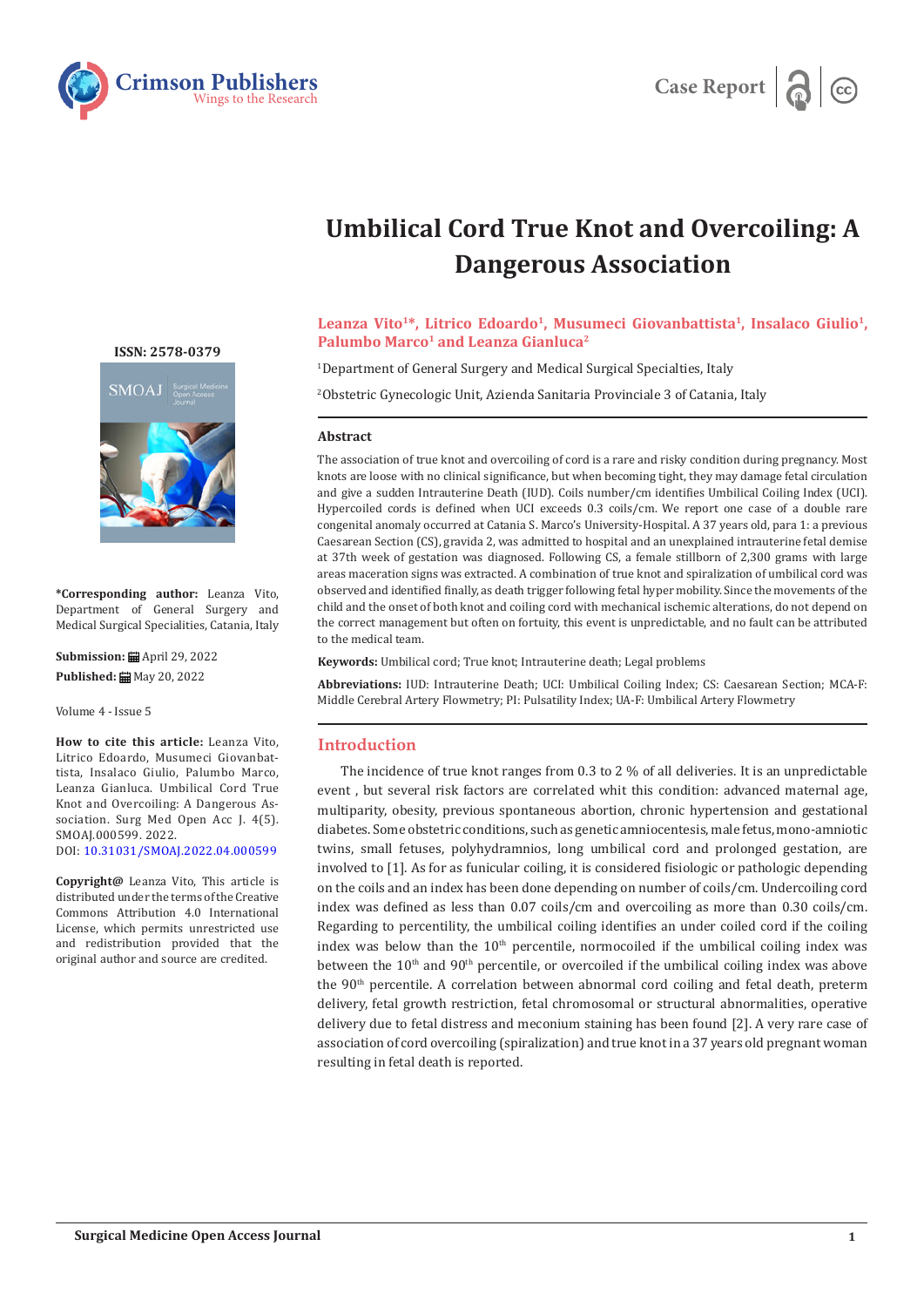### **Case**

A 37 years old woman, in her third pregnancy, with a history of a previous Cesarean Section (CS) at term and a spontaneous abortion at 10 weeks, came into the emergency room at 37 weeks of amenorrhea referring absence of fetal movements for unspecified days. She had no co-morbidities during pregnancy. Blood tests were regular. The pregnant woman had performed routine ultrasounds (US) at the first (6+1 weeks), second (21+1) trimester and they were regular. Third trimester US at 35 weeks gave the following result: monofetal pregnancy, longitudinal situation, cefalic presentation, regular fetal movements and cardiac activity, regular amniotic fluid and placenta with biometric data corresponding to the 35 week 30th percentile. Three vessels were identified by US in the cord: two arteries and one vein. Middle Cerebral Artery Flowmetry (MCA-F) was carried: MCA-F Pulsatility Index (PI) 1.70 (normal range 1.402.32) and Umbilical Artery Flowmetry (UA-F) as well : UA-F PI : 0.93 (normal range 0.44-1.43). After hospitalization, US diagnosis of fetal death was done, however the cause death was not clarified at moment, and no cord turns were found around the neck or the body of the fetus. Due to the previous CS and the current fetal death, although the chance of a vaginal delivery was offered, the pregnant woman chose operative delivery owing to psychological reasons. A transperitoneal CS was performed with a transverse incision of the lower uterine segment, and a stillborn of 2.3kg was extracted. A tight true knot together with spiralization of umbilical cord with 2 coils/cm was detected. A 45cm umbilical cord with ischemia at the knot was observed. The weight of placenta together with umbilical cord was 635gr (Figure 1A). The amniotic fluid was haematic and stained while the amount was regular. The still-born showed large areas of maceration in the site of thorax, abdomen, groin and ankle (Figure 1B).



**Figure 1A-B:** Left picture: True knot and umbilical cord spiralization. Right picture: Still-born with maceration.

### **Discussion**

The umbilical cord is the first means of communication and protection between both mother and child. Through the blood contained in the umbilical cord the child receives nourishment and oxygen during gestation [3,4]. It consists of a gelatinous tissue called " Wharton's Gelatin" which contains three umbilical vessels:

- i. An umbilical vein that carries oxygen-rich blood and nutrients to the fetus.
- ii. Two arteries that carry catabolites from the fetus to the placenta.

The gelatin is made up of mature, irregularly distributed mucous connective tissue, which can create false knots. The true knots are unusual (1%) and rarely became fatal, because the gelatin usually prevents the total occlusion of the vessels. The umbilical cord true knot formation may be linked to its length, such as to cause its wrapping after increasing of sudden fetal movements. While single nuchal cords, which occur in 15.8-30% of singleton fetuses at term of pregnancy, have not been associated with significant adverse perinatal events, true knots of the umbilical cord are unusual occurring in 0.04-3% of deliveries and have been associated with perinatal morbidity (11% of cases) and the risk of stillbirth is 4-10 fold higher [5-7].

Moreover a true knot of umbilical cord may cause fetal hypoxaemia (ischemic hypoxic encephalopathy). Various abnormalities are observed in the morphology and pathology of the umbilical cord, but knowledge of them is rather poor.

#### **Conclusion**

This case report offers to consider the following points:

- a) Correlation with the true knot and the overcoiling cord with the fetal death.
- b) Predictability
- c) Psychological impact
- d) Medico-legal issues

Regarding the correlation between true knot and overcooling cord, in Literature we have found no reports because the association of this pathological conditions is very uncommon and it has not been described so far. Since the true knot was found to be cause of stillborn, as well the overcooling, it is evident to suppose that the incidence of fetal death in such a dangerous association of both pathologies is increased proportionally. The unforeseen fetal demise depends on the tightness of the knots and UCI. The tighter the knot the more frequent is the fatal jeopardy of the unborn; concerning